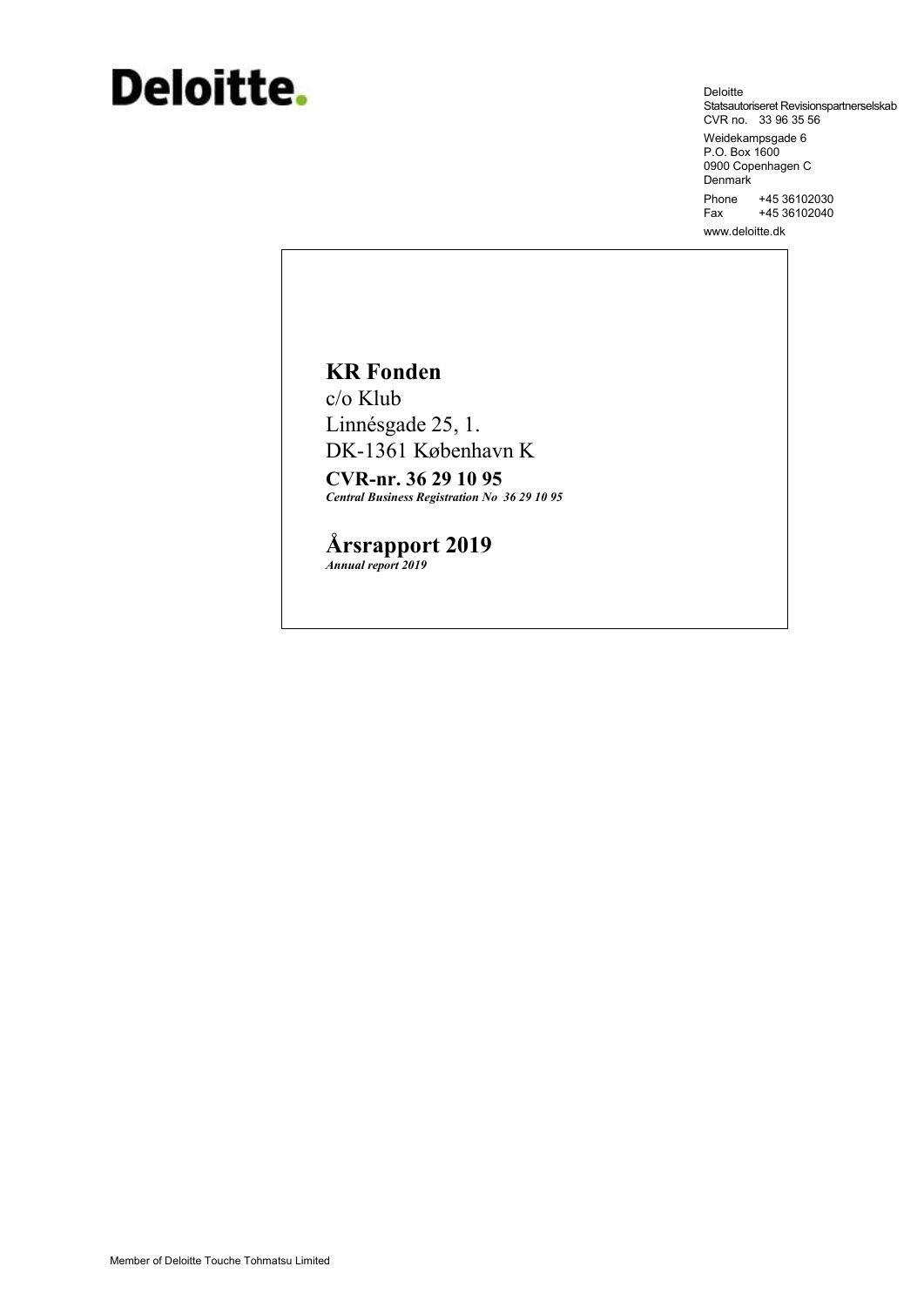## **Indholdsfortegnelse**

 $Contents$ 

|                                                                            | <b>Side</b><br><b>Page</b> |
|----------------------------------------------------------------------------|----------------------------|
| Fondsoplysninger<br><b>Foundation</b> details                              | 1                          |
| Ledelsespåtegning<br>Statement by management on the annual report          | 2                          |
| Den uafhængige revisors revisionspåtegning<br>Independent auditor's report | 3                          |
| Ledelsesberetning<br>Management commentary                                 | $\tau$                     |
| Anvendt regnskabspraksis<br>Accounting policies                            | 9                          |
| Resultatopgørelse for 2019<br>Income statement for 2019                    | 13                         |
| Balance pr. 31.12.2019<br>Balance sheet on 31 December 2019                | 15                         |
| Noter<br><b>Notes</b>                                                      | 17                         |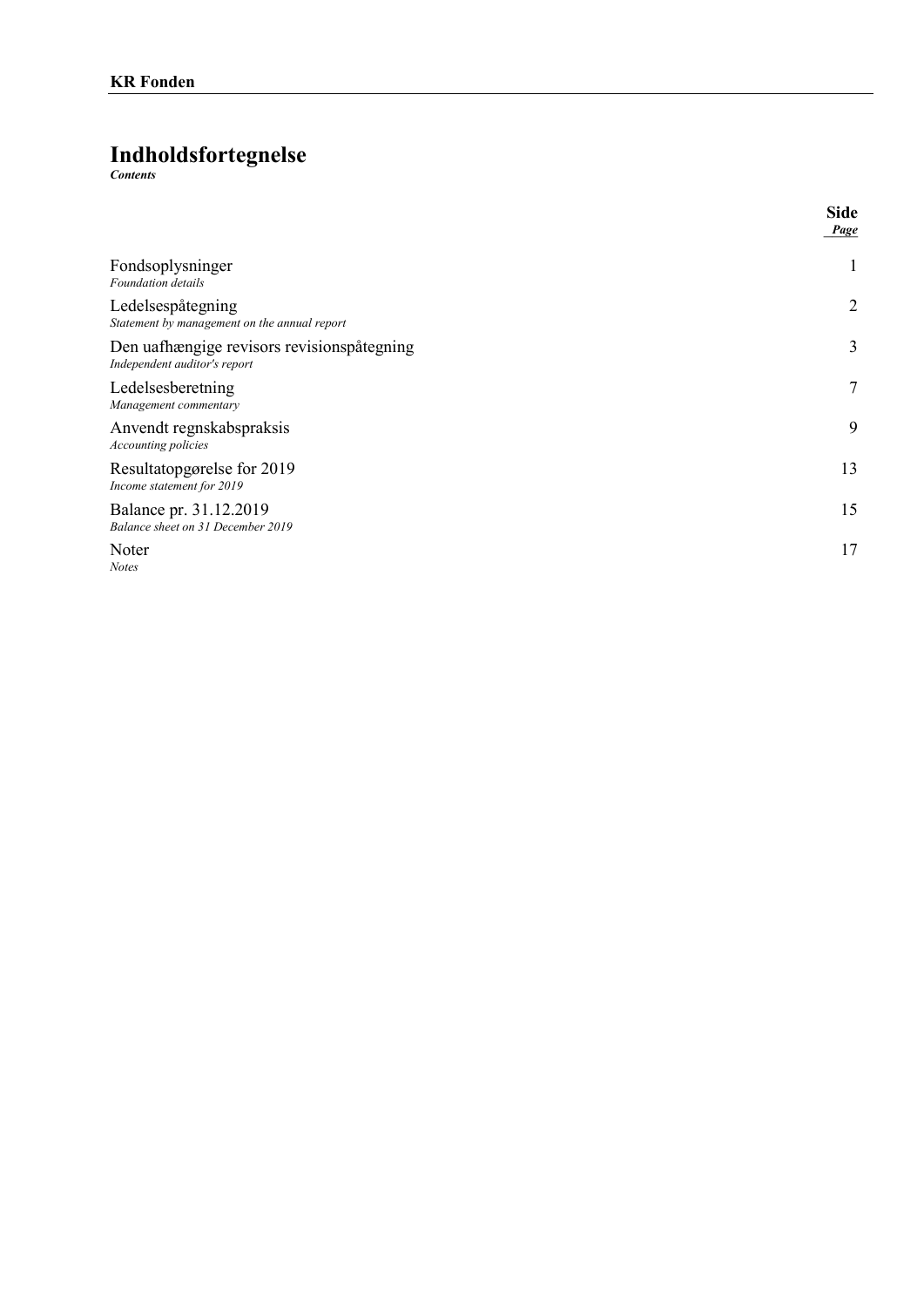## **Fond**

KR Fonden  $c$ / $o$  Klub Linnésgade 25, 1. DK-1361 København K CVR-nr.: 36 29 10 95 Hjemstedskommune: København

Telefon: +45 2252 5590 Internet: www.krfnd.org E-mail: info@krfnd.org

## **Bestyrelse**

Connie Hedegaard, formand Astrid Kann-Rasmussen, næstformand Anthony Leiserowitz Tim Jackson Johan Rockström

## **Administrator** LXP Consulting

**Revision** Deloitte Statsautoriseret Revisionspartnerselskab

## Fondsoplysninger *Foundation details*

## *Foundation*

*KR Foundation c/o Klub*  Linnésgade 25, 1. *DK-1361 Copenhagen C Central Business Registration No: 36 29 10 95 Registered in: Copenhagen*

*Phone: +45 2252 5590 Internet: www.krfnd.org E-mail: info@krfnd.org*

**Board of Directors** *Connie Hedegaard, Chair Astrid Kann-Rasmussen, Vice-Chair*   $A$ nthony Leiserowitz *Tim Jackson Johan Rockstr|m* 

*Foundation administrator LXP Consulting* 

*Company auditors Deloitte Statsautoriseret ReYisionspartnerselskab* 

Godkendt på fondens bestyrelsesmøde, den 27. april 2020

**Dirigent** 

*Chairman of the Board of Directors' Meeting* 

<u> Amir Hek</u> 18

*The Board of Directors adopted the annual report on 27 April 2020*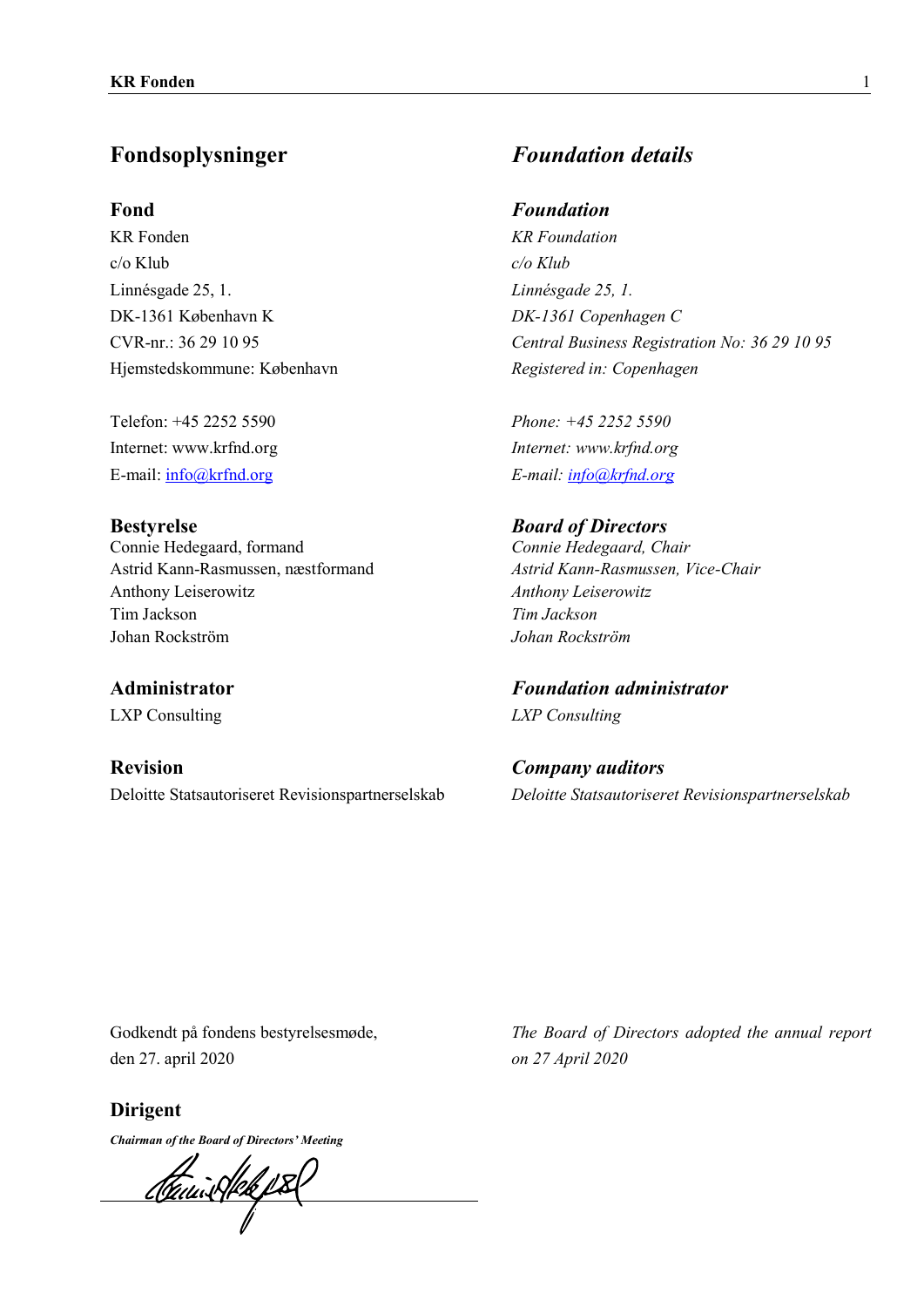## Ledelsespåtegning

Bestyrelsen og direktionen har dags dato behandlet og godkendt årsrapporten for regnskabsåret 1. januar - 31. december 2019 for KR Fonden.

Årsrapporten aflægges i overensstemmelse med lov om fonde og visse foreninger (Fondsloven).

Det er vores opfattelse, at årsregnskabet giver et retvisende billede af fondens aktiver, passiver og finansielle stilling pr. 31. december 2019 samt af resultatet af fondens aktiviteter for regnskabsåret 1. januar - 31. december 2019.

Ledelsesberetningen indeholder efter vores opfattelse en retvisende redegørelse for de forhold, beretningen omhandler.

Årsrapporten indstilles til bestyrelsens godkendelse.

### København, den 27. april 2020 *Copenhagen, 27 April 2020*

**Direktion** *Executive Board* 

Brian Valbiørn Sørensen administrerende direktør  $Exercise$  *Director* 

| <b>Bestyrelse</b><br><b>Board of Directors</b><br>Connie Hedegaard<br>formand<br>Chair | Astrid Kann-Rasmussen<br>næstformand<br>Vice-Chair | Anthony Leiserowitz |
|----------------------------------------------------------------------------------------|----------------------------------------------------|---------------------|
| Tim Jackson                                                                            | Ighan Rockström                                    |                     |

## *Statement by management on the annual report*

*The Board of Directors and the Executive Board haYe toda\ considered and approYed the annual report of KR Fonden for the financial \ear 1 Januar\ to 31 December 2019.* 

*The annual report is presented in accordance with the Danish Foundation Act (Fondsloven).* 

*In our opinion, the financial statements give a true and fair view of the Foundation's financial position on 31 December 2019 and of its financial performance for the financial \ear 1 Januar\ to 31 December 2019.* 

*We believe that the management commentary contains a fair review of the affairs and conditions referred to therein.* 

*We recommend the annual report for adoption at the meeting of the Board.*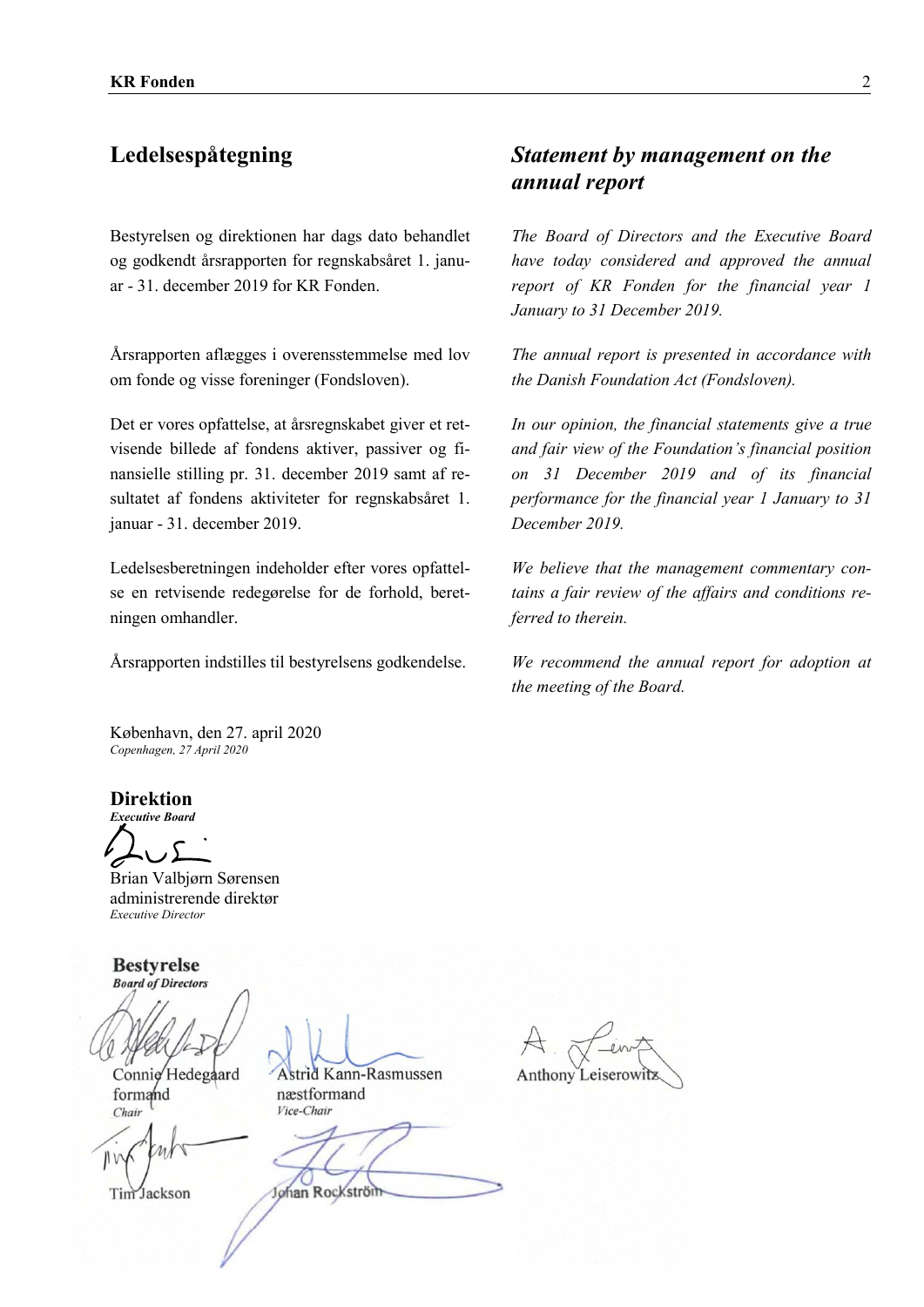## **Til bestyrelsen i KR Fonden Konklusion**

Vi har revideret årsregnskabet for KR Fonden for regnskabsåret 1. januar - 31. december 2019, der omfatter anvendt regnskabspraksis, resultatopgørelse, balance og noter. Årsregnskabet udarbejdes efter lov om fonde og visse foreninger (Fondsloven).

Det er vores opfattelse, at årsregnskabet giver et retvisende billede af fondens aktiver, passiver og finansielle stilling pr. 31. december 2019 samt af resultatet af fondens aktiviteter for regnskabsåret 1. januar - 31. december 2019 i overensstemmelse med lov om fonde og visse foreninger.

### **Grundlag for konklusion**

Vi har udført vores revision i overensstemmelse med internationale standarder om revision og de yderligere krav, der er gældende i Danmark. Vores ansvar ifølge disse standarder og krav er nærmere beskrevet i revisionspåtegningens afsnit "Revisors ansvar for revisionen af årsregnskabet". Vi er uafhængige af fonden i overensstemmelse med internationale etiske regler for revisorer (IESBA's Etiske regler) og de yderligere krav, der er gældende i Danmark, ligesom vi har opfyldt vores øvrige etiske forpligtelser i henhold til disse regler og krav. Det er vores opfattelse, at det opnåede revisionsbevis er tilstrækkeligt og egnet som grundlag for vores konklusion.

### Ledelsens ansvar for årsregnskabet

Ledelsen har ansvaret for udarbejdelsen af et årsregnskab, der giver et retvisende billede i overensstemmelse med loY om fonde og Yisse foreninger. Ledelsen har endvidere ansvaret for den interne kontrol, som ledelsen anser for nødvendig for at udarbejde et årsregnskab uden væsentlig fejlinformation, uanset om denne skyldes besvigelser eller fejl.

## *Independent auditor's report*

## *To the Board of Directors of KR Fonden Opinion*

*We have audited the financial statements of KR Fonden for the financial year 1 January to 31 December 2019, Zhich comprise the accounting policies, income statement, balance sheet and notes. The financial statements are prepared in accordance with the Danish Foundation Act.*

In our opinion, the financial statements give a true and *fair view of the Foundation's financial position on 31 December 2019 and of the results of its operations for the financial \ear 1 Januar\ to 31 December 2019 in accordance with the Danish Foundation Act.* 

### *Basis for opinion*

*We conducted our audit in accordance with International Standards on Auditing and additional requirements applicable in Denmark. Our responsibilities under those standards and requirements are further described in the auditor¶s responsibilities for the audit of the financial*  statements section of this auditor's report. We are *independent of the Foundation in accordance with the International Ethics Standards Board for Accountants¶ Code of Ethics for Professional Accountants (IESBA Code) and the additional requirements applicable in Denmark, and we have fulfilled our other ethical responsibilities in accordance with these requirements. We believe that the audit evidence we have obtained is* sufficient and appropriate to provide a basis for our *opinion.*

### *Management's responsibilities for the financial statements*

*Management is responsible for the preparation of financial statements that give a true and fair view in accordance Zith the Danish Foundation Act and for such internal control as management determines is necessar\ to enable the preparation of financial statements that are free from material misstatement, whether due to fraud or error.*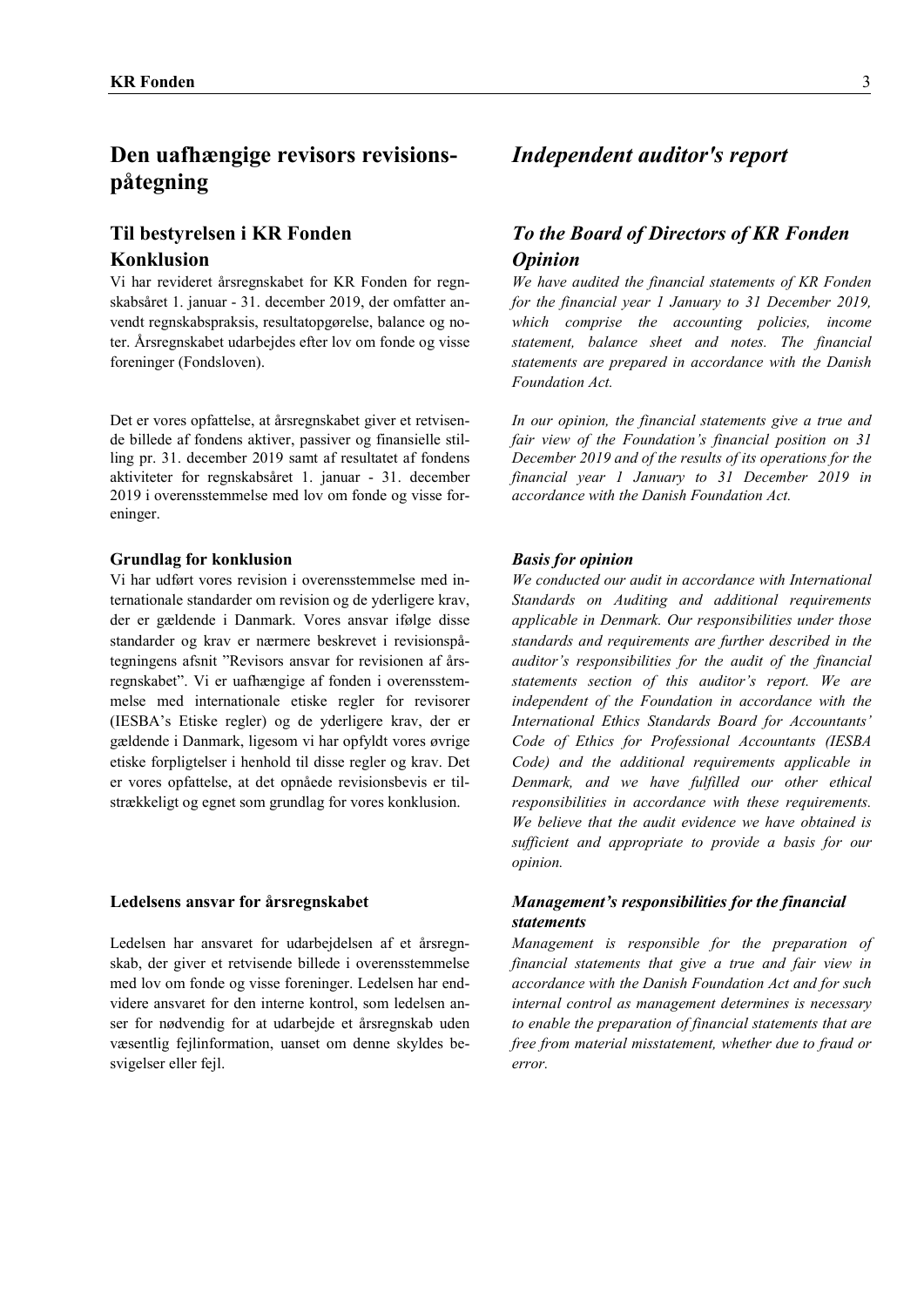Ved udarbejdelsen af årsregnskabet er ledelsen ansvarlig for at vurdere fondens evne til at fortsætte driften, at oplyse om forhold vedrørende fortsat drift, hvor dette er relevant, samt at udarbejde årsregnskabet på grundlag af regnskabsprincippet om fortsat drift, medmindre ledelsen enten har til hensigt at likvidere fonden, indstille driften eller ikke har andet realistisk alternativ end at gøre dette.

### Revisors ansvar for revisionen af årsregnskabet

Vores mål er at opnå høj grad af sikkerhed for, om årsregnskabet som helhed er uden væsentlig fejlinformation, uanset om denne skyldes besvigelser eller fejl, og at afgive en revisionspåtegning med en konklusion. Høj grad af sikkerhed er et højt niveau af sikkerhed, men er ikke en garanti for, at en revision, der udføres i overensstemmelse med internationale standarder om revision og de yderligere krav, der er gældende i Danmark, altid vil afdække væsentlig fejlinformation, når sådan findes. Fejlinformation kan opstå som følge af besvigelser eller fejl og kan betragtes som væsentlige, hvis det med rimelighed kan forventes, at de enkeltvis eller samlet har indflydelse på de økonomiske beslutninger, som regnskabsbrugerne træffer på grundlag af årsregnskabet.

Som led i en revision, der udføres i overensstemmelse med internationale standarder om revision og de yderligere krav, der er gældende i Danmark, foretager vi faglige vurderinger og opretholder professionel skepsis under revisionen. Herudover:

- Identificerer og vurderer vi risikoen for væsentlig fejlinformation i årsregnskabet, uanset om denne skyldes besvigelser eller fejl, udformer og udfører revisionshandlinger som reaktion på disse risici samt opnår revisionsbevis, der er tilstrækkeligt og egnet til at danne grundlag for vores konklusion. Risikoen for ikke at opdage væsentlig fejlinformation forårsaget af besvigelser er højere end ved væsentlig fejlinformation forårsaget af fejl, idet besvigelser kan omfatte sammensværgelser, dokumentfalsk, bevidste udeladelser, vildledning eller tilsidesættelse af intern kontrol.
- Opnår vi forståelse af den interne kontrol med relevans for revisionen for at kunne udforme revisionshandlinger, der er passende efter omstændighederne, men ikke for at kunne udtrykke en konklusion om effektiviteten af fondens interne kontrol.

## *Independent auditor's report*

*In preparing the financial statements, management is responsible for assessing the Foundation's ability to continue as a going concern, for disclosing, as applicable, matters related to the going concern, and for using the going concern basis of accounting in preparing the financial statements unless management either intends to liquidate the Foundation or to cease operations, or has no realistic alternative but to do so.* 

### *Auditor's responsibilities for the audit of the financial statements*

*Our objectives are to obtain reasonable assurance about whether the financial statements as a whole are free from material misstatement, whether due to fraud or error,* and to issue an auditor's report that includes our *opinion.* Reasonable assurance is a high level of *assurance but is not a guarantee that an audit conducted in accordance with ISAs and the additional requirements applicable in Denmark will always detect a material misstatement when it exists. Misstatements can arise from fraud or error and are considered material if, individually or in the aggregate, they could reasonably be expected to influence the economic decisions of users taken on the basis of these financial statements.* 

As part of an audit in accordance with ISAs and the *additional requirements applicable in Denmark, we*  $exercise$  professional judgement and maintain *professional scepticism throughout the audit. We also:*

- *Identif\ and assess the risks of material misstatement of the financial statements, Zhether due to fraud or error, design and perform audit procedures responsive* to those risks, and obtain audit evidence that is *sufficient and appropriate to provide a basis for our opinion. The risk of not detecting a material misstatement resulting from fraud is higher than for one resulting from error as fraud ma\ inYolYe collusion, forger\, intentional omissions, misrepresentations, or the override of internal control.*
- Obtain an understanding of internal control relevant *to the audit in order to design audit procedures that are appropriate in the circumstances but not for the purpose of expressing an opinion on the effectiveness of the Foundation¶s internal control.*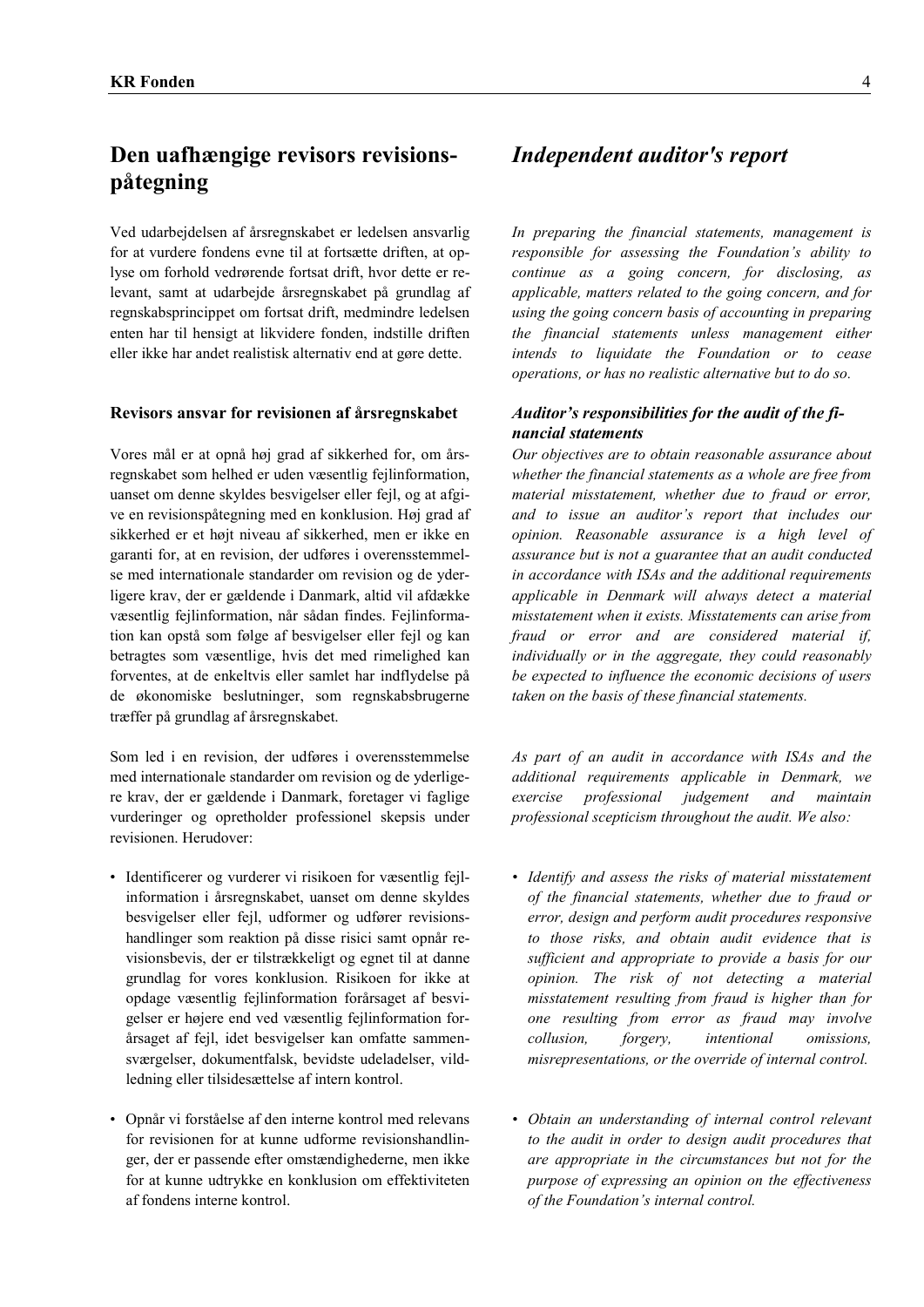- Tager Yi stilling til, om den regnskabspraksis, som er anvendt af ledelsen, er passende, samt om de regnskabsmæssige skøn og tilknyttede oplysninger, som ledelsen har udarbejdet, er rimelige.
- Konkluderer vi, om ledelsens udarbejdelse af årsregnskabet på grundlag af regnskabsprincippet om fortsat drift er passende, samt om der på grundlag af det opnåede revisionsbevis er væsentlig usikkerhed forbundet med begivenheder eller forhold, der kan skabe betydelig tvivl om fondens evne til at fortsætte driften. Hvis vi konkluderer, at der er en væsentlig usikkerhed, skal vi i vores revisionspåtegning gøre opmærksom på oplysninger herom i årsregnskabet eller, hvis sådanne oplysninger ikke er tilstrækkelige, modificere vores konklusion. Vores konklusioner er baseret på det revisionsbevis, der er opnået frem til datoen for vores revisionspåtegning. Fremtidige begivenheder eller forhold kan dog medføre, at fonden ikke længere kan fortsætte driften.
- Tager vi stilling til den samlede præsentation, struktur og indhold af årsregnskabet, herunder noteoplysningerne, samt om årsregnskabet afspejler de underliggende transaktioner og begivenheder på en sådan måde, at der gives et retvisende billede heraf.

Vi kommunikerer med den øverste ledelse om bl.a. det planlagte omfang og den tidsmæssige placering af revisionen samt betydelige revisionsmæssige observationer, herunder eventuelle betydelige mangler i intern kontrol, som vi identificerer under revisionen.

### **Udtalelse om ledelsesberetningen**

Ledelsen er ansvarlig for ledelsesberetningen.

Vores konklusion om årsregnskabet omfatter ikke ledelsesberetningen, og vi udtrykker ingen form for konklusion med sikkerhed om ledelsesberetningen.

I tilknytning til vores revision af årsregnskabet er det vores ansvar at læse ledelsesberetningen og i den forbindelse overveje, om ledelsesberetningen er væsentligt inkonsistent med årsregnskabet eller vores viden opnået ved revisionen eller på anden måde synes at indeholde væsentlig fejlinformation.

## *Independent auditor's report*

- *EYaluate the appropriateness of accounting policies used and the reasonableness of accounting estimates and related disclosures made b\ management.*
- Conclude on the appropriateness of management's use *of the going concern basis of accounting in preparing the financial statements and, based on the audit evidence obtained, whether a material uncertainty* exists related to events and conditions that may cast significant doubt on the Foundation's ability to *continue as a going concern. If we conclude that a material uncertainty exists, we are required to draw attention in our auditor¶s report to the related disclosures in the financial statements or, if such disclosures are inadequate, to modif\ our opinion. Our conclusions are based on the audit evidence obtained up to the date of our auditor's report. However, future eYents or conditions ma\ cause the Foundation to cease to continue as a going concern.*
- *EYaluate the oYerall presentation, structure and contents of the financial statements, including the*  disclosures in the notes, and whether the financial *statements represent the underl\ing transactions and events in a manner that gives a true and fair view.*

*We communicate with those charged with governance regarding, among other matters, the planned scope and timing of the audit and significant audit findings, including any significant deficiencies in internal control that we identify during our audit.* 

### *Statement on the management commentary*

*Management is responsible for the management commentar\.*

*Our opinion on the financial statements does not cover the management commentary, and we do not express any form of assurance conclusion thereon.* 

In connection with our audit of the financial statements, *our responsibility is to read the management commentary and, in doing so, consider Zhether the management commentary is materially inconsistent with the financial* statements or our knowledge obtained in the audit or *otherwise appears to be materially misstated.*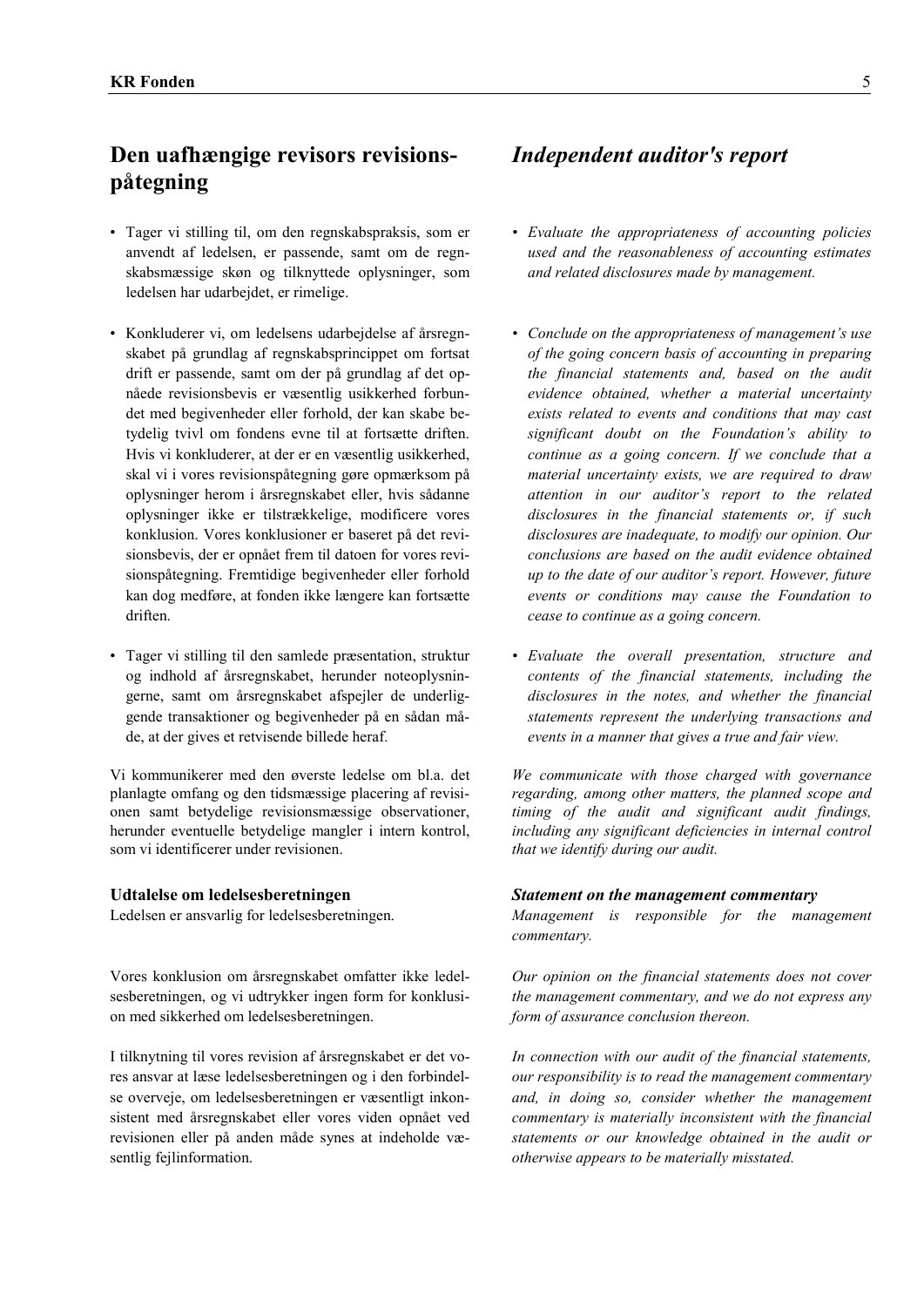Vores ansvar er derudover at overveje, om ledelsesberetningen indeholder krævede oplysninger i henhold til lov om fonde og Yisse foreninger.

Baseret på det udførte arbejde er det vores opfattelse, at ledelsesberetningen er i overensstemmelse med årsregnskabet og er udarbejdet i overensstemmelse med lov om fonde og visse foreninger. Vi har ikke fundet væsentlig fejlinformation i ledelsesberetningen.

København, den 27. april 2020 *Copenhagen, 27 April 2020* 

**Deloitte** Statsautoriseret Revisionspartnerselskab

Bjørn Winkler Jakobsen statsautoriseret revisor *State-Authorised Public Accountant*  MNE-nr.: mne32127 Identification no.: mne32127

## *Independent auditor's report*

*Moreover, it is our responsibility to consider whether the management commentary provides the information required under the Danish Foundation Act.* 

*Based on the work we have performed, we conclude that the management commentary is in accordance with the financial statements and has been prepared in*  accordance with the Danish Foundation Act. We did not *identif\ an\ material misstatement in the management commentar\.*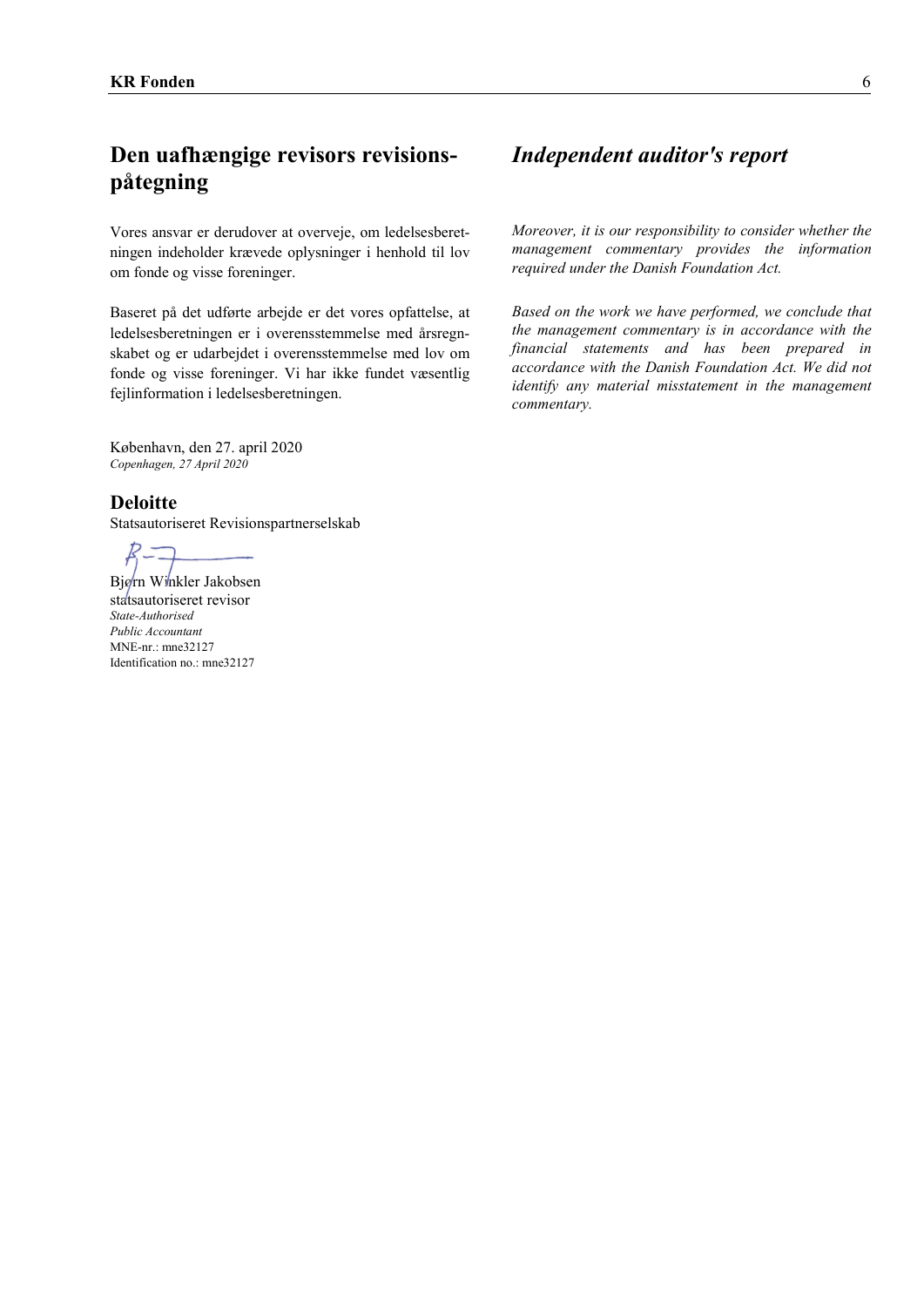KR Fonden er en almennyttig fond oprettet af VILLUM FONDEN og efterkommere af civilinginør Villum Kann Rasmussen den 21. december 2014 og registreret med startdato den 1. januar 2015. Fonden arbejder inden for de rammer, som er udstukket i fundatsen, bestyrelsens forretningsorden og bemyndigelser til direktionen samt gældende lov. Fonden stræber efter god fondsledelse (jf. de danske anbefalinger herfor) og har tilsluttet sig "Principles of Good Practice" fra European Foundation Centre. Yderligere oplysninger er tilgængelige på fondens hjemmeside www.krfnd.org.

### **Bevillinger**

Fonden har i 2019 foretaget i alt 47 bevillinger til klima- og miljøformål i henhold til fundats.

## Udvælgelse

Etablerede forretningsgange sikrer, at bevillingerne fra KR Fonden sker i overensstemmelse med fundatsen. Fonden vurderer løbende, om formålet med bevillingerne samt det aftalte ressourceforbrug bliver overholdt.

Dette gælder især for større bevillinger og for de bevillingsforløb, der strækker sig over flere år.

### **Økonomi** og finans

Fondens indtægter i 2019 på i alt 106 mio.kr. består af overførsel til uddelingsformål fra VILLUM FONDEN på 103 mio.kr. samt udbytter og realiserede kursreguleringer på netto 3,5 mio.kr. Urealiserede kurstab udgør 0,5 mio.kr.

## Ledelsesberetning *Management commentary*

*KR Foundation is a non-profit foundation established b\ VILLUM FONDEN and the descendants of Villum Kann Rasmussen, MSc in Engineering, on 21 December 2014 and registered*  with a starting date of 1 January 2015. The *Foundation works within the framework set out in the statutes, by the Board of Directors as well as mandates given to the Executive Director, and applicable law. The Foundation strives to observe the principles of good foundation practice (see the Danish recommendations for good foundation management*) and concur with the "Principles of *Good Practice´ from the European Foundation Centre. Additional information is available on the Foundation's website, www.krfnd.org.* 

### *Grants*

In 2019, the Foundation awarded a total of 47 *grants for climate and enYironmental purposes in accordance with the Foundation's statutes.* 

## *Selection*

*The established processes ensure that grants from the Foundation compl\ Zith the statutes. The Foundation regularly assesses whether the purposes of the grants as well as the agreed consumption of resources and budgets are complied with.* 

*This applies, in particular, for large grants as well as grants that extend over several years.* 

### *Financial position*

*The Foundation's income in 2019 of DKK 106 million consists of a donation for further distribution from VILLUM FONDEN of DKK 103*  million as well as dividends and realisered market *Yalue adjustments of net DKK 3.5 million. Urealised capital losses amount to DKK 0.5 million.*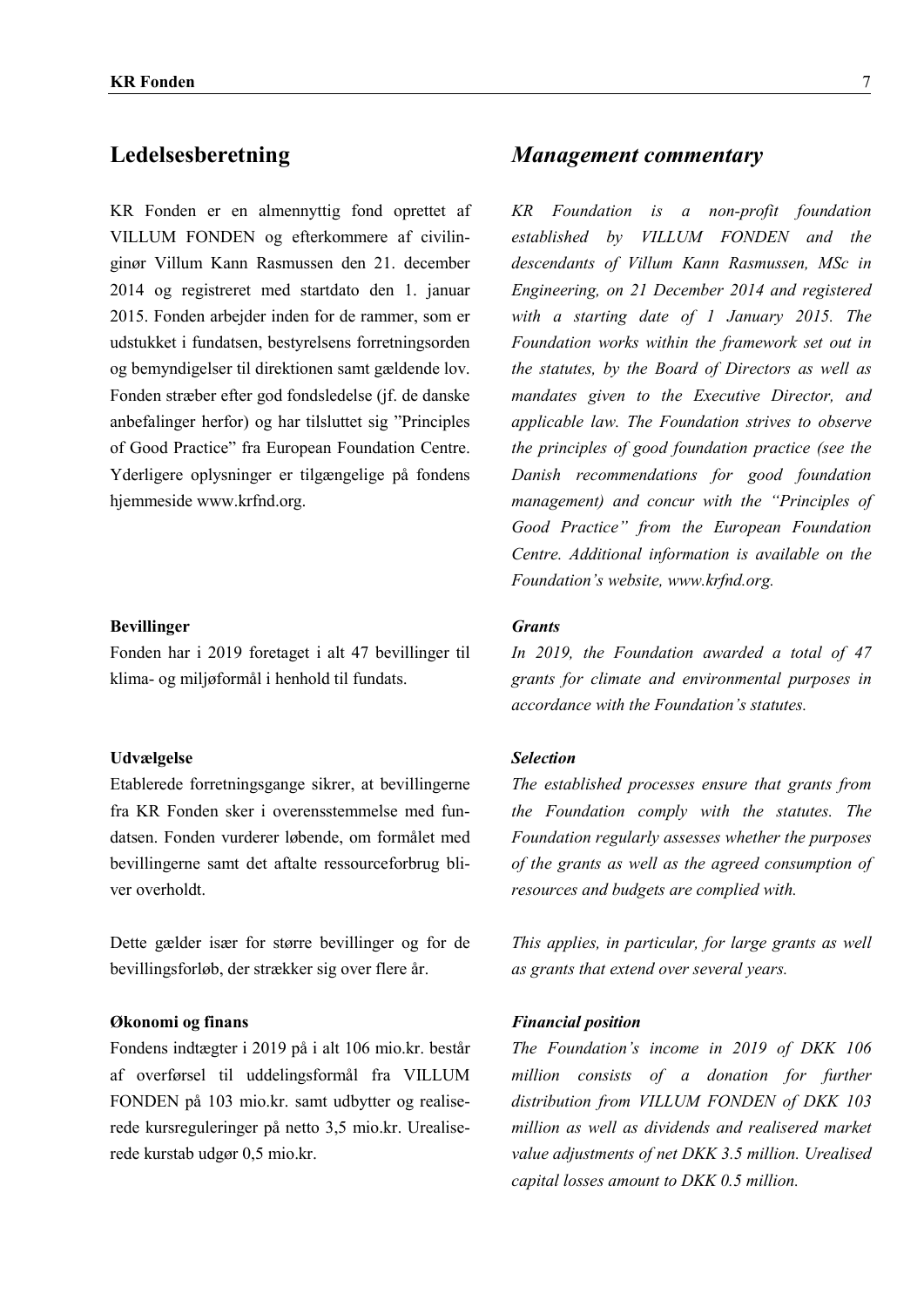Fondens formue er placeret efter fundatsens retningslinjer, herunder anbringelsesbekendtgørelsen, og forvaltes med fokus på sikkerhed, afkast, likviditet og bedst mulig sammenhæng med formålene i fondens fundats.

Fonden bevilligede i 2019 i alt 90 mio.kr.

KR Fonden har udledt 33,2 tons CO2 på forretningsrejser med fly, hvortil der er købt carbon offset gennem organisationen Carbon Neutral.

### **Begivenheder efter balancedagen**

Efter balancedagen har fonden haft et urealiseret tab på værdipapirer målt til dagsværdi på ca. 2 mio. kr., som primært kan tilskrives udbruddet og spredningen af COVID-19.

Herudover er der ikke efter balancedagen indtrådt forhold, som forrykker vurderingen af årsrapporten.

## Ledelsesberetning *Management commentary*

*The Foundation¶s assets are placed in accordance*   $with$  the statutes and the Executive Order on *placement of foundation assets and are managed to ensure the appropriate securit\ of funds, returns,*   $cash$  flow and best possible alignment with the *<i>objective of the statutes.* 

*In 2019, the Foundation granted a total of DKK 90 million.* 

*KR Foundation has emitted 33.2 tons of CO2 on business travel by air, for which carbon offsets have been purchased through the organisation Carbon Neutral.* 

### *Events after the balance sheet date*

*After the balance sheet date, the Foundation has had an unrealised loss on securities measured at fair value of approx. DKK 2 million which is primaril\ attributable to the outbreak and spread of COVID-19.* 

*No events other than the above have occurred after the balance sheet date to this date which would influence the evaluation of this annual report.*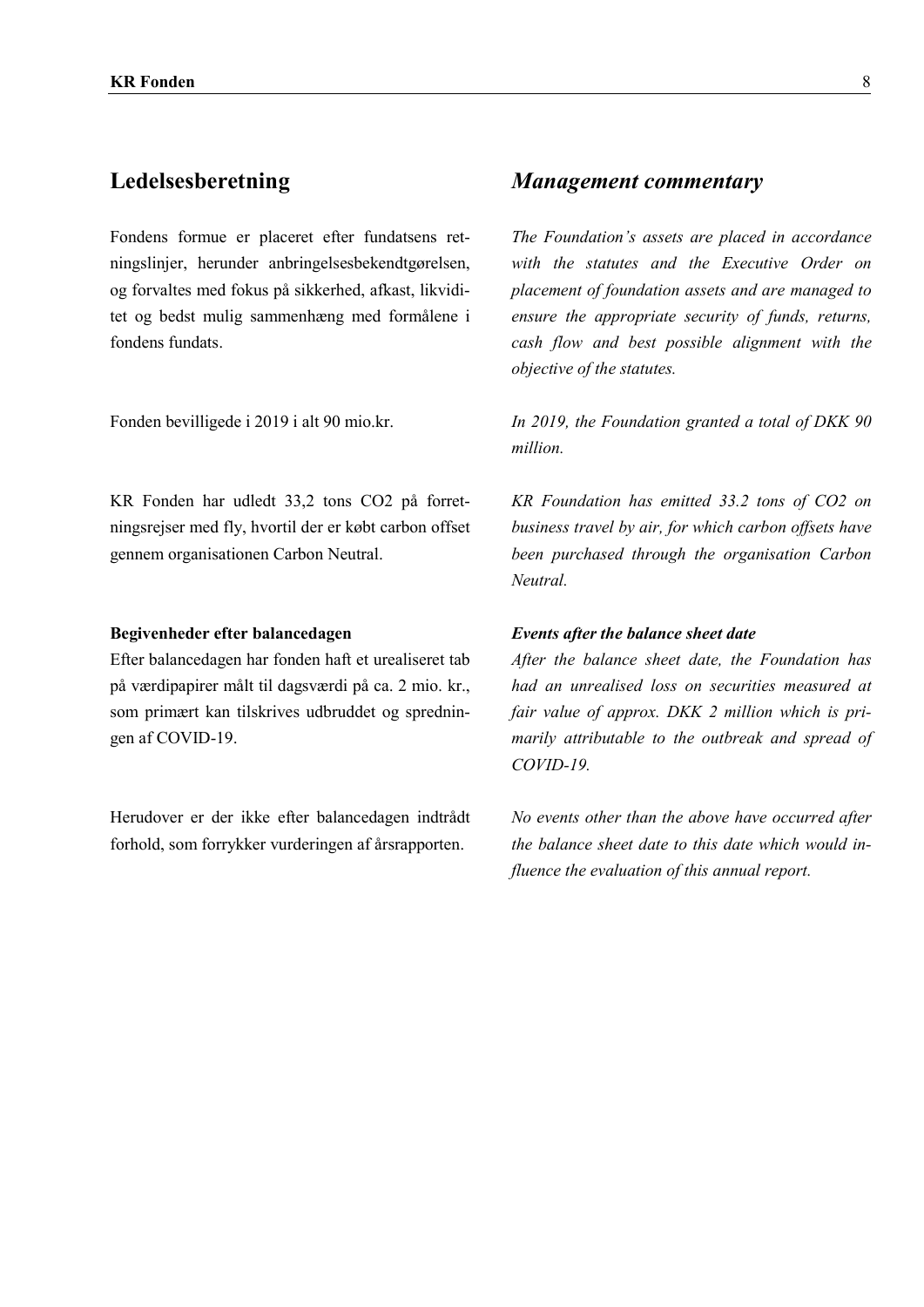## Anvendt regnskabspraksis *Accounting policies*

Årsrapporten er aflagt i overensstemmelse med lov om fonde og Yisse foreninger (FondsloYen).

## **Generelt om indregning og måling**

Aktiver indregnes i balancen, når det som følge af en tidligere begivenhed er sandsynligt, at fremtidige økonomiske fordele vil tilflyde fonden, og aktivets værdi kan måles pålideligt.

Forpligtelser indregnes i balancen, når fonden som følge af en tidligere begivenhed har en retlig eller faktisk forpligtelse, og det er sandsynligt, at fremtidige økonomiske fordele vil fragå fonden, og forpligtelsens værdi kan måles pålideligt.

Ved første indregning måles aktiver og forpligtelser til kostpris. Måling efter første indregning sker som beskrevet for hver enkelt regnskabspost nedenfor.

Ved indregning og måling tages hensyn til forudsigelige risici og tab, der fremkommer, inden årsrapporten aflægges, og som be- eller afkræfter forhold, der eksisterede på balancedagen.

I resultatopgørelsen indregnes indtægter, i takt med at de indtjenes, mens omkostninger indregnes med de beløb, der vedrører regnskabsåret.

*This annual report has been presented in accordance Zith the proYisions of the Danish*  **Foundation Act (Fondsloven).** 

## *Recognition and measurement*

*Assets are recognised in the balance sheet when it is probable as a result of a prior event that future economic benefits will flow to the Foundation, and the Yalue of the asset can be measured reliabl\.* 

*Liabilities are recognised in the balance sheet when the Foundation has a legal or constructive obligation as a result of a prior event, and it is probable that future economic benefits will flow out of the Foundation, and the Yalue of the liabilities can be measured reliabl\.* 

*On initial recognition, assets and liabilities are measured at cost. Measurement subsequent to initial recognition is effected as described below for each financial statement item.* 

*Anticipated risks and losses that arise before the time of presentation of the annual report and that confirm or invalidate affairs and conditions existing at the balance sheet date are considered at recognition and measurement.* 

*Income is recognised in the income statement when* earned, whereas costs are recognised by the *amounts attributable to this financial \ear.*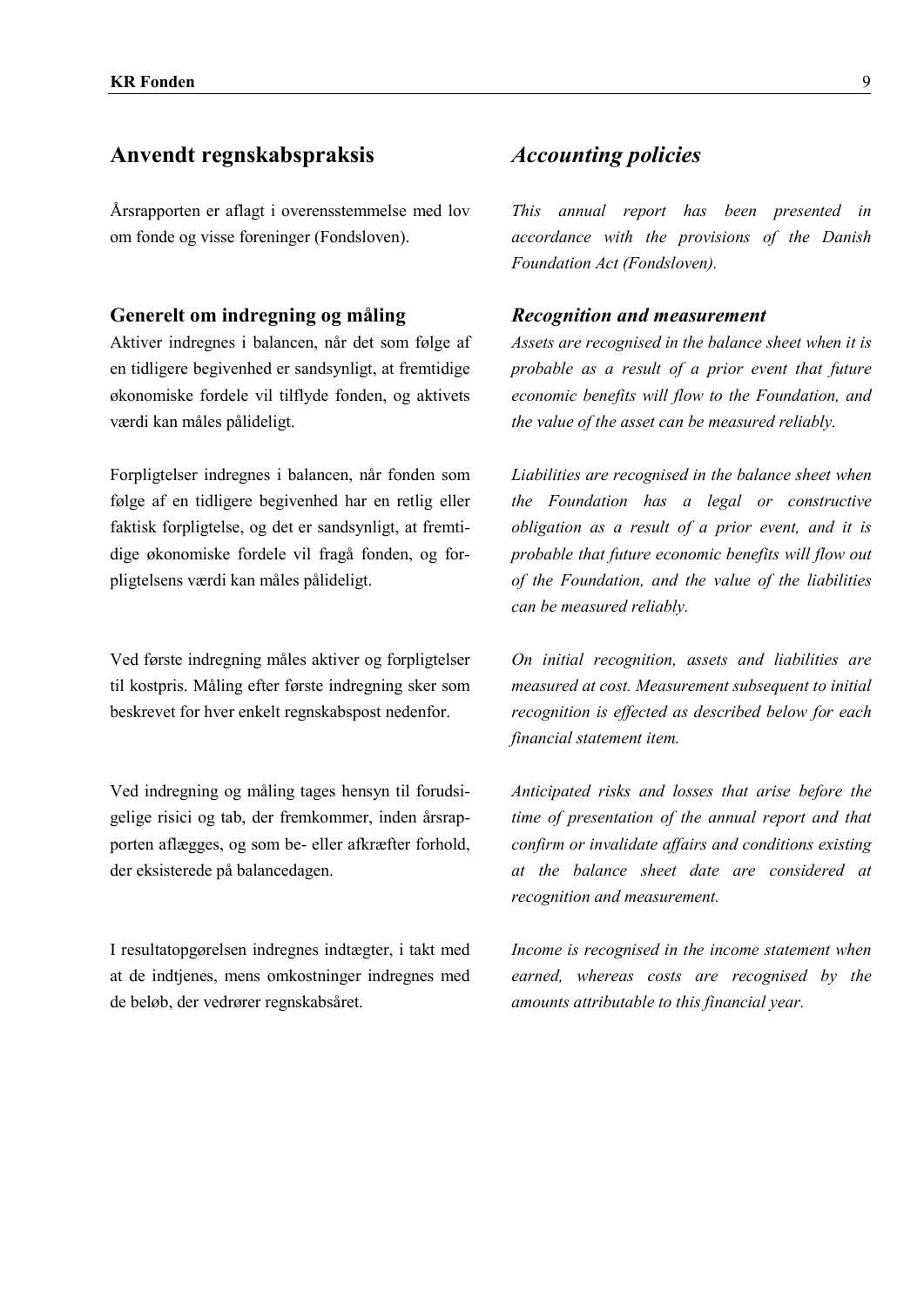## Anvendt regnskabspraksis *Accounting policies*

### **Omregning af fremmed valuta**

Transaktioner i fremmed valuta omregnes ved første indregning til transaktionsdagens kurs. Tilgodehavender, gældsforpligtelser og andre monetære poster i fremmed valuta, som ikke er afregnet på balancedagen, omregnes til balancedagens valutakurs. Valutakursdifferencer, der opstår mellem transaktionsdagens kurs og kursen på henholdsvis betalingsdagen og balancedagen, indregnes i resultatopgørelsen som finansielle poster.

## **Resultatopgørelsen**

Resultatopgørelsens poster periodiseres, således at de omfatter regnskabsåret.

Realiserede kursgevinster og -tab samt urealiserede kurstab på værdipapirer der tilhører de disponible aktiver, indregnes i resultatopgørelsen.

Urealiserede kursgevinster på værdipapirer i den frie formue med værdi højere end kostpris indregnes ikke i resultatopgørelsen, men som særskilt post i balancen.

Kursregulering af værdipapirer, der tilhører de bundne aktiver, indregnes direkte på den bundne kapital.

## **Renteindtægter og kursregulering**

Renter af værdipapirer indeholder tilgodehavende ikke-forfaldne renter opgjort efter periodiseringsprincippet.

### *Foreign currency translation*

*On initial recognition, foreign currenc\ transactions are translated applying the exchange rate at the transaction date. Receivables, payables and other monetar\ items denominated in foreign currencies that have not been settled at the balance sheet date are translated using the exchange rate at the balance sheet date. Exchange differences that arise between the rate at the transaction date and the one in effect at the payment date or the rate at the balance sheet date are recognised in the income statement as financial income or financial expenses.* 

## *Income statement*

*Income statement items are accrued to comprise this financial \ear.* 

*Realised capital gains and losses as well as unrealised capital losses on securities attributable to the disposable assets are recognised in the income statement.* 

*Unrealised capital gains on securities under aYailable assets Zith higher Yalue than cost are not recognised in the income statement but are shown as a separate item in the balance sheet.* 

*Market Yalue adjustments of securities attributable to restricted assets are recognised directl\ under restricted capital.* 

## *Interest income and market value adjustments*

*Interest on securities comprises receivable interest not due under the accrual basis of accounting.*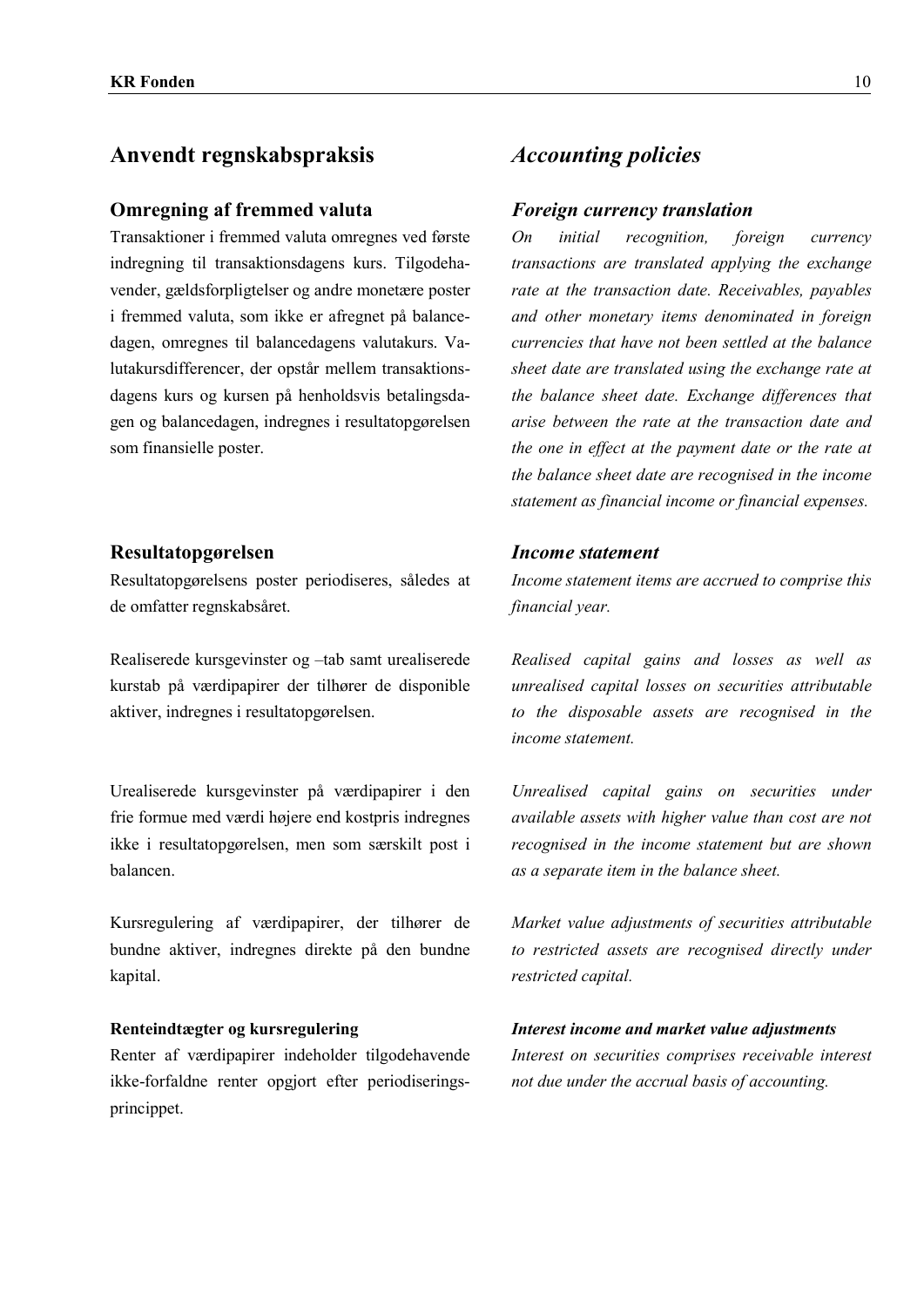## Anvendt regnskabspraksis *<i>Accounting policies*

### **Skat**

Årets skat, som består af årets aktuelle skat og ændring af udskudt skat, indregnes i resultatopgørelsen med den del, der kan henføres til årets resultat, og direkte på egenkapitalen med den del, der kan henføres til posteringer direkte på egenkapitalen. Den andel af den resultatførte skat, der knytter sig til årets ekstraordinære resultat, henføres hertil, mens den resterende del henføres til årets ordinære resultat.

Der er ikke afsat udskudt skat vedrørende værdipapirer og hensættelser til senere uddeling, idet fondens investerings- og uddelingspolitik medfører, at skattetilsvar elimineres.

### **Tilgodehavender**

Tilgodehavender måles til amortiseret kostpris, der sædvanligvis svarer til nominel værdi, med fradrag af nedskrivninger til imødegåelse af forventede tab.

### **Værdipapirer**

Værdipapirer indregnet under omsætningsaktiver omfatter børsnoterede obligationer, der måles til dagsværdi (børskurs) på balancedagen.

### Aktuelle skattetilgodehavender og -forpligtelser *Current tax receivables and tax liabilities*

Aktuelle skattetilgodehavender og -forpligtelser indregnes i balancen med det beløb, der kan beregnes på grundlag af årets forventede skattepligtige indkomst reguleret for skat af tidligere års skattepligtige indkomster. Skattetilgodehavender og forpligtelser præsenteres modregnet i det omfang, der er legal modregningsadgang, og posterne forventes afregnet netto eller samtidig.

### *Income taxes*

*Tax for the year, which consists of current tax for the year and changes in deferred tax, is recognised in the income statement b\ the portion attributable to the profit for the \ear and recognised directl\ in equit\ b\ the portion attributable to entries directl\ in equity. The portion of the tax taken to the income statement, which relates to extraordinary profit/loss for the year, is allocated to this entry, whereas the remaining portion is taken to the year's profit/loss from ordinary activities.* 

*Deferred ta[ has not been proYided for in relation to securities and provisions for future distribution as the Foundation¶s inYestment and distribution policies stipulate that tax charges are eliminated.* 

## **Balancen** *Balance sheet Receivables*

*ReceiYables are measured at amortised cost, usuall\ equalling nominal value less provisions for bad debts.* 

### *Other investments*

*Securities recognised under current assets comprise listed bonds and inYestments measured at fair Yalue (quoted price) at the balance sheet date.* 

*Current tax receivables and tax liabilities are recognised in the balace sheet b\ the amount calculated based on the expected taxable income for the year adjusted for tax on prior years' taxable income. Tax receivables and tax liabilities are presented as set-off to the extent that there is a legal right of set-off and the items are expected settled net or simultaneousl\.*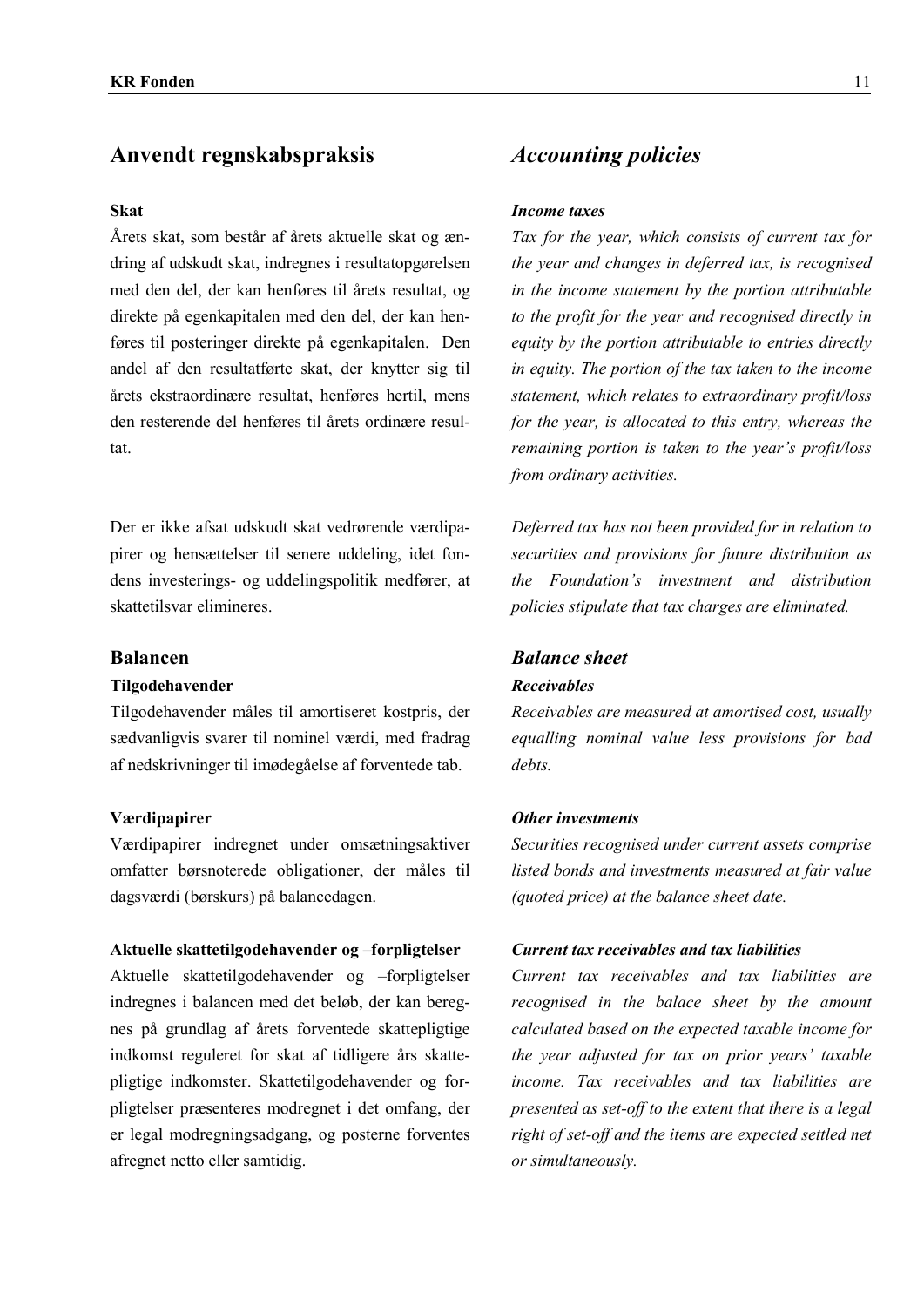## Anvendt regnskabspraksis *Accounting policies*

### **Bevilgede uddelinger**

## *<i>Udbetalte* uddelinger

Uddelinger, som i overensstemmelse med fondens formål er vedtagne og udbetalte på balancedagen, fragår i den disponible kapital via resultatdisponeringen.

### *Skyldige uddelinger Grants payable*

Uddelinger, som i overensstemmelse med fondens formål er vedtagne på balancedagen og kundgjort overfor modtager, men som ikke er udbetalt på balancedagen fragår i den disponible kapital via resultatdisponeringen og indregnes som en gældsforpligtelse.

## **Henlæggelser til senere anvendelse** *Retained for future distribution*

Uddelinger, der er besluttet på balancedagen, men ikke kundgjort overfor modtager, anses for at være henlagt til senere uddeling. Da fonden ikke er forpligtet overfor modtager på balancetidspunktet, indregnes uddelingerne som en særskilt post i den disponible kapital (under egenkapitalen).

### *Grants*

## *Grants distributed*

In accordance with the objective of the Foundation, grants awarded and distributed at the balance sheet date will flow from the available capital by the *distribution of profit for the \ear.* 

In accordance with the objective of the Foundation, *grants adopted on the balance sheet date and announced to the recipient but not distributed at the balance sheet date will flow from the available capital b\ the distribution of profit for the \ear and be recognised as a liabilit\.* 

*Grants decided upon at the balance sheet date but not announced to the recipient are considered retained for future distribution. As the Foundation holds no obligations to the recipient at the balance sheet date, the grants are recognised as a separate item under available capital (under equity).*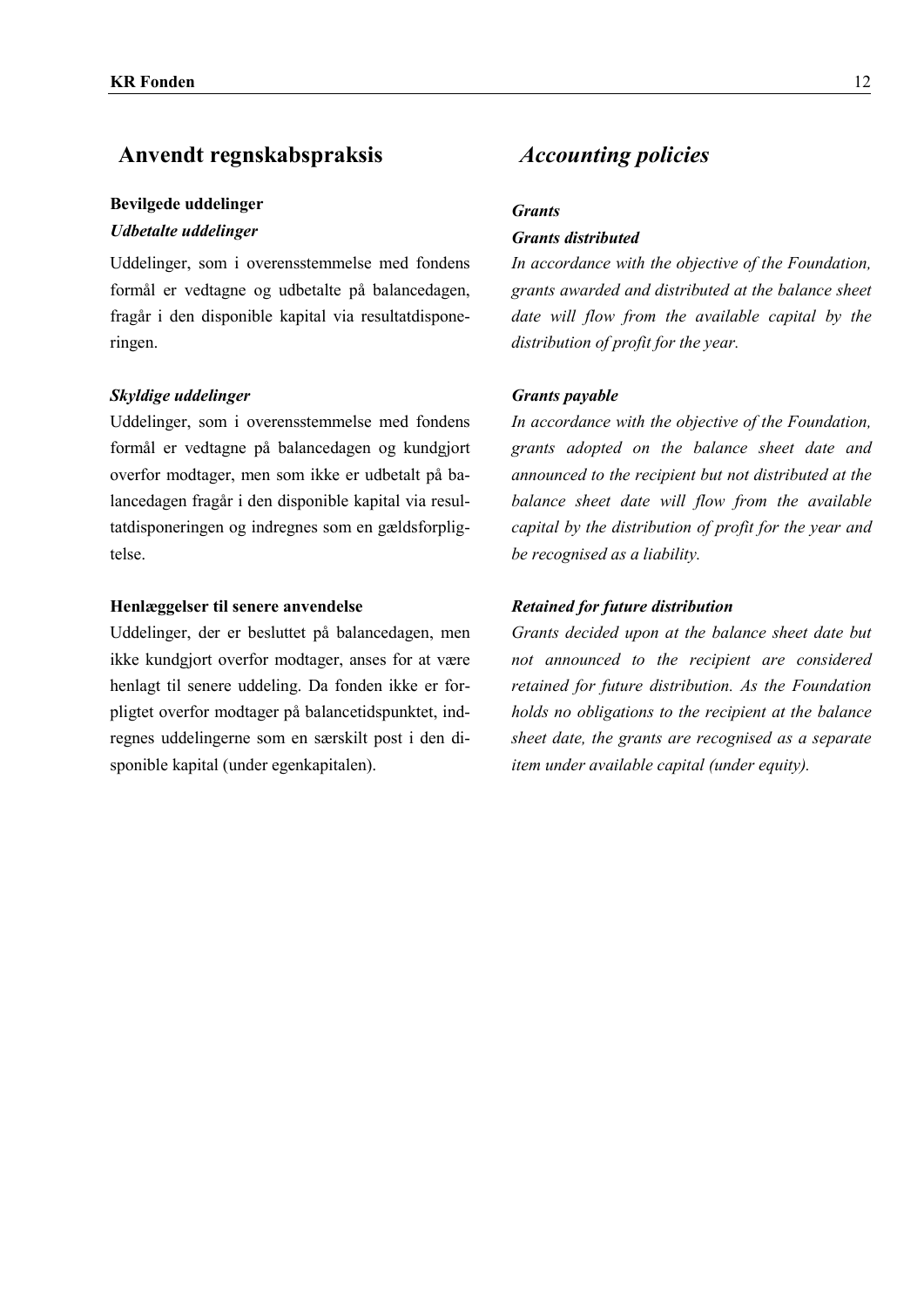# Resultatopgørelse for 2019

Profit/loss for the year

|                                                              | <b>Note</b><br><b>Notes</b> | 2019<br><b>DKK</b> | 2018<br><b>DKK'000</b> |
|--------------------------------------------------------------|-----------------------------|--------------------|------------------------|
| Donation fra VILLUM FONDEN<br>Donation from VILLUM FONDEN    |                             | 103.250.000        | 100.000                |
| Renter af bankindestående<br>Interest on bank deposit        |                             | $\boldsymbol{0}$   | $\boldsymbol{0}$       |
| Udbytter<br>Dividends                                        |                             | 999.950            | 2.740                  |
| Urealiseret kurstab<br>Unrealised capital losses             |                             | (474.511)          | (2.125)                |
| Realiseret kursgevinst/-tab<br>Realised capital gains/losses |                             | 2.580.665          | (1.379)                |
| Indtægter<br><b>Income</b>                                   |                             | 106.356.104        | 99.236                 |
| Bestyrelseshonorar<br>Remuneration to the Board of Directors |                             | (1.050.000)        | (1.050)                |
| Administrationsomkostninger<br>Administrative costs          |                             | (8.409.052)        | (5.751)                |
| Gebyrer og forvaltning<br>Fees and administration            |                             | (31.898)           | (154)                  |
| Advokat<br>Legal fees                                        |                             | (10.000)           | (70)                   |
| Revision og assistance<br>Audit and assistance               |                             | (77.000)           | (75)                   |
| Carbon offset<br>Carbon offset                               |                             | (5.916)            | (2)                    |
| <b>Udgifter</b><br><b>Expenses</b>                           |                             | (9.583.866)        | (7.102)                |
| <b>Resultat før skat</b><br>Profit/loss before tax           |                             | 96.772.238         | 92.134                 |
| Skat af årets resultat                                       | $\mathbf{1}$                | $\boldsymbol{0}$   | $\boldsymbol{0}$       |
| Tax on profit/loss for the year                              |                             |                    |                        |
| Årets resultat                                               |                             | 96.772.238         | 92.134                 |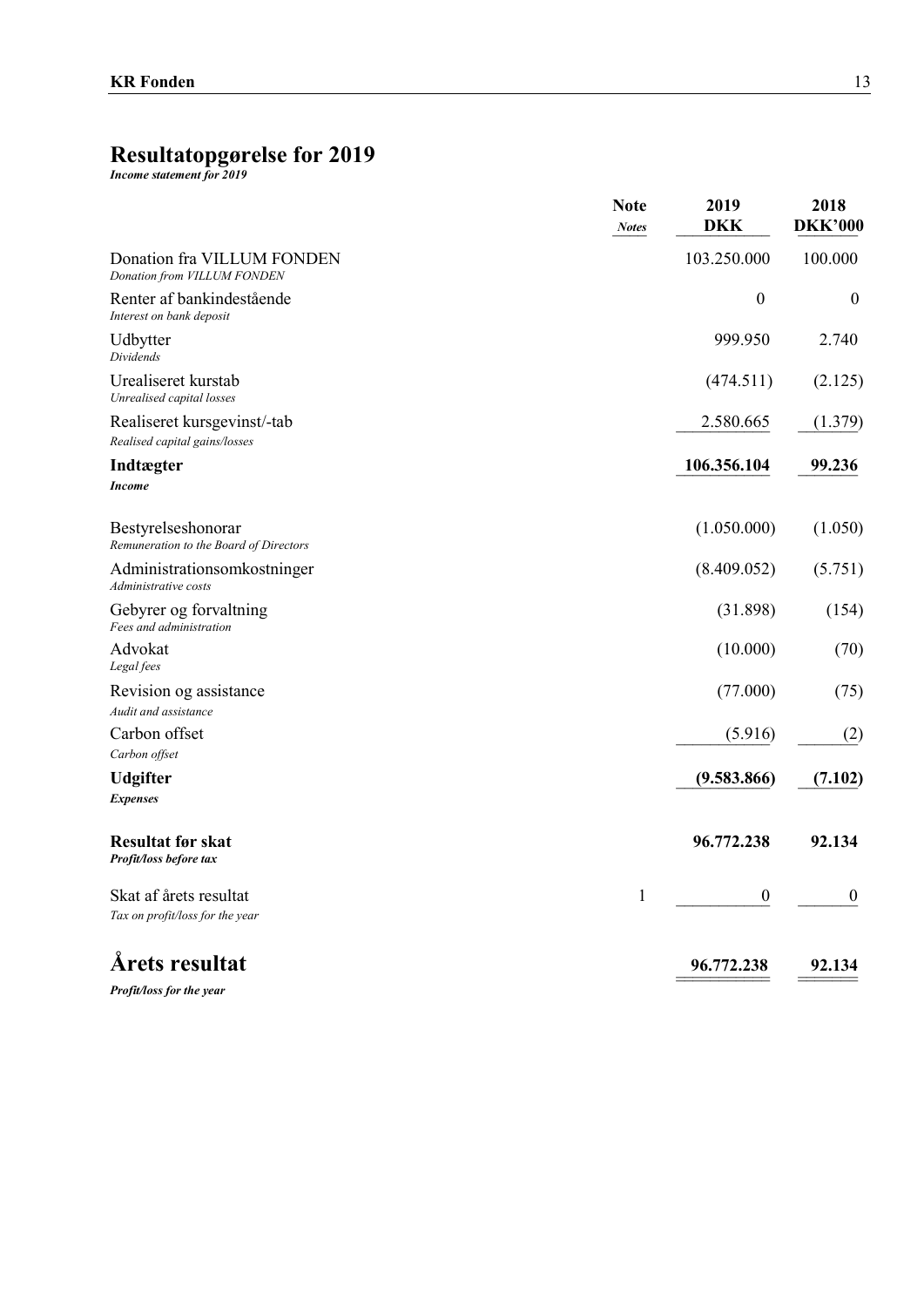## **Resultatopgørelse for 2019**

*Income statement for 2019* 

|                                                                                | <b>Note</b><br><b>Notes</b> | 2019<br><b>DKK</b> | 2018<br><b>DKK'000</b> |
|--------------------------------------------------------------------------------|-----------------------------|--------------------|------------------------|
| <b>Forslag til resultatdisponering</b><br>Proposed distribution of profit/loss |                             |                    |                        |
| Disponibel kapital, primo<br>Available capital, at the beginning of the year   |                             | (1.161.871)        | 533                    |
| Tilbageførte uddelinger<br>Reversed grants                                     |                             | 176.789            | 1.118                  |
| Årets resultat<br>Profit/loss for the year                                     |                             | 96.772.238         | 92.134                 |
| <b>Til disposition</b><br><b>Amount available</b>                              |                             | 95.787.156         | 93.785                 |
| Der disponeres således:<br>Distributed as follows:                             |                             |                    |                        |
| Bevillinger i året<br>Grants during the year                                   |                             | 90.287.048         | 94.947                 |
| Henlagt til konsolidering<br>Provision for consolidation                       |                             | $\boldsymbol{0}$   | $\mathbf{0}$           |
| Disponibel kapital<br>Available capital                                        |                             | 5.500.108          | (1.162)                |
| <b>Disponibelt resultat</b><br>Profit/loss available for distribution          |                             | 95.787.156         | 93.785                 |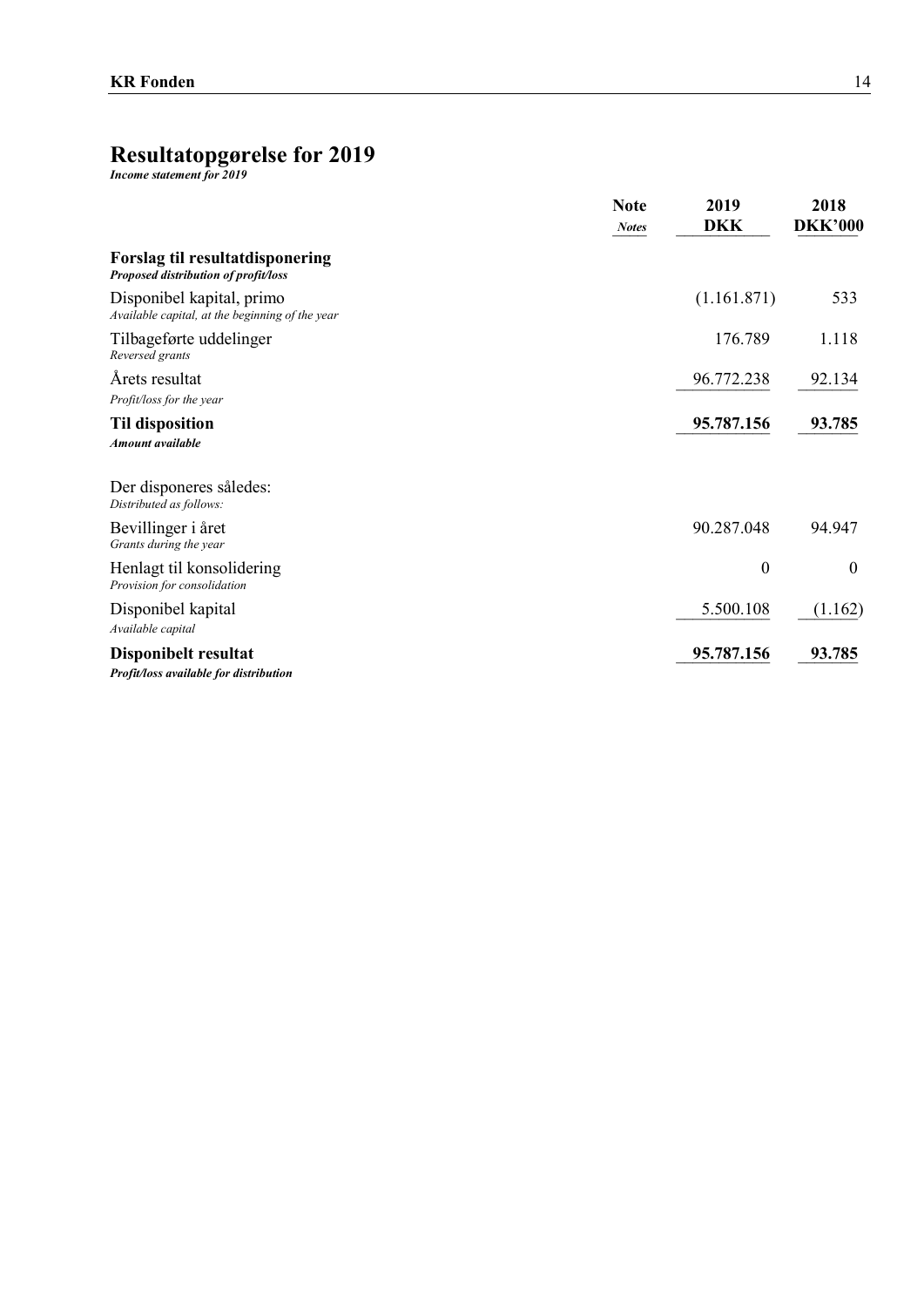## **Balance pr. 31.12.2019**

**Balance sheet on 31 December 2019** 

|                                                                    | <b>Note</b><br><b>Notes</b> | 2019<br><b>DKK</b> | 2018<br><b>DKK'000</b> |
|--------------------------------------------------------------------|-----------------------------|--------------------|------------------------|
| Værdipapirer<br><b>Securities</b>                                  | $\overline{2}$              | 9.911.342          | 9.670                  |
| Bankindeståender<br><b>Bank</b> deposits                           |                             | 4.682              | 4                      |
| Mellemregning med frie midler<br>Balance with available capital    |                             | 7.500              | 8                      |
| <b>Bundne aktiver</b><br><b>Restricted assets</b>                  |                             | 9.923.524          | 9.682                  |
| Værdipapirer<br><b>Securities</b>                                  |                             | 41.056.056         | 77.992                 |
| Tilgodehavender fra salg og tjenesteydelser<br>Trade receivables   |                             | 7.500              | $\mathbf{0}$           |
| Andre tilgodehavender<br>Other receivables                         | 3                           | 28.792.589         | 677                    |
| Bankindeståender<br><b>Bank</b> deposits                           |                             | 31.084.814         | 8.830                  |
| Mellemregning med bundne midler<br>Balance with restricted capital |                             | (7.500)            | (8)                    |
| Disponible aktiver<br><b>Available</b> assets                      |                             | 100.933.459        | 87.491                 |
|                                                                    |                             |                    |                        |

| <b>Aktiver</b>       | 110.856.983 | 97.173 |
|----------------------|-------------|--------|
| <i><b>Assets</b></i> |             |        |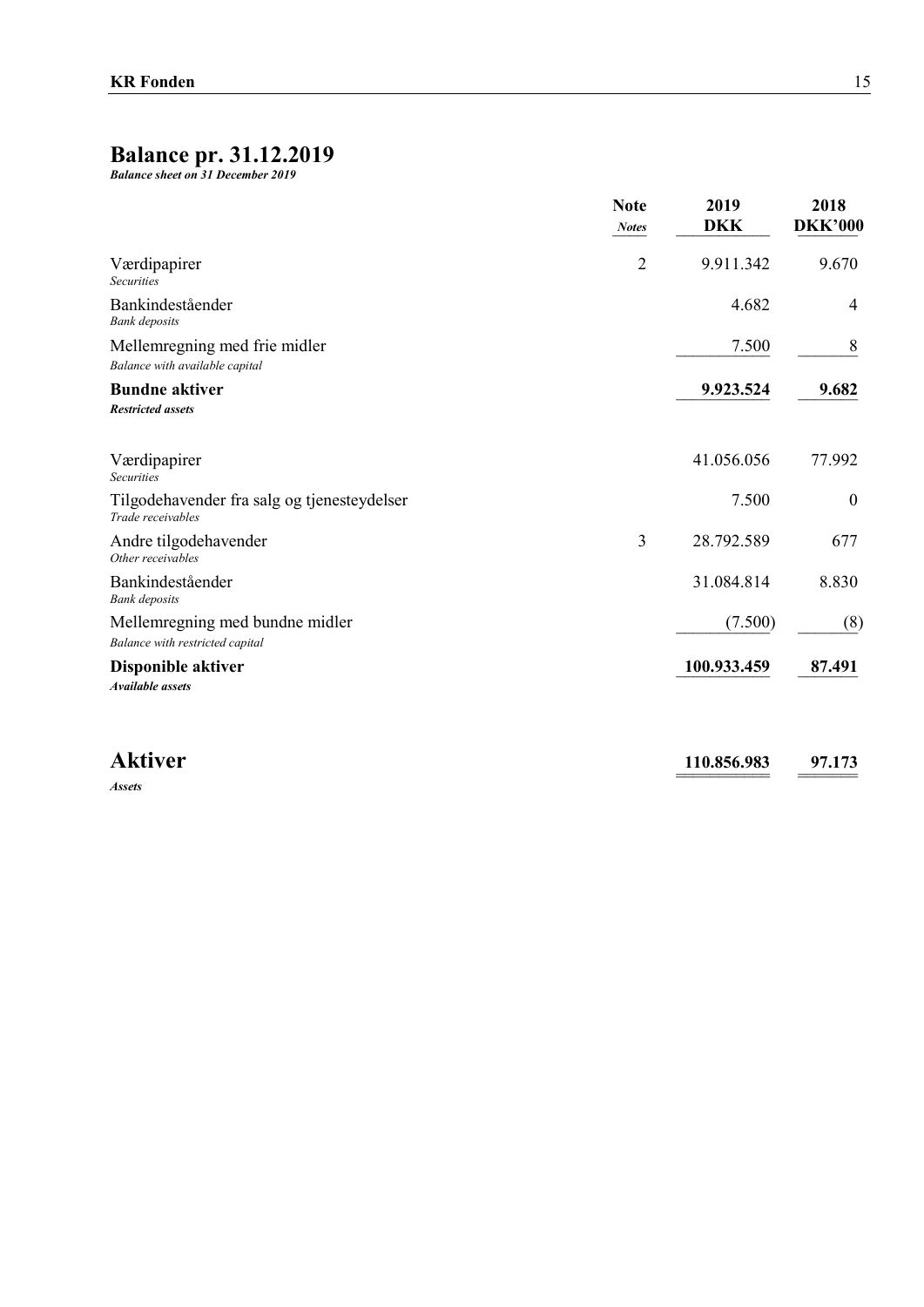## **Balance pr. 31.12.2019**

**Balance sheet on 31 December 2019** 

|                                                                                         | <b>Note</b><br><b>Notes</b> | 2019<br><b>DKK</b> | 2018<br><b>DKK'000</b> |
|-----------------------------------------------------------------------------------------|-----------------------------|--------------------|------------------------|
| Bunden kapital                                                                          | $\overline{4}$              | 9.923.524          | 9.682                  |
| Restricted capital                                                                      |                             |                    |                        |
| Bunden kapital i alt                                                                    |                             | 9.923.524          | 9.682                  |
| <b>Total restricted capital</b>                                                         |                             |                    |                        |
| Disponibel kapital                                                                      | 5                           | 5.500.108          | (1.162)                |
| Available capital                                                                       |                             |                    |                        |
| Disponibel kapital i alt                                                                |                             | 5.500.108          | (1.162)                |
| Total available capital                                                                 |                             |                    |                        |
| Egenkapital                                                                             |                             | 15.423.632         | 8.520                  |
| <b>Equity and provisions</b>                                                            |                             |                    |                        |
| Feriepengeforpligtelse, indefrosset beløb<br>Holiday pay obligation, frozen holiday pay |                             | 170.620            | $\boldsymbol{0}$       |
| Langfristede gældsforpligtelser                                                         |                             | 170.620            | $\boldsymbol{0}$       |
| Long-term liabilities other than provisions                                             |                             |                    |                        |
| Skyldige omkostninger<br>Accrued expenses                                               |                             | 2.315.781          | 2.502                  |
| Kursreguleringer ikke realiseret<br>Unrealised market value adjustments                 |                             | 2.748.676          | $\boldsymbol{0}$       |
| Skyldige uddelinger<br>Designated grants                                                |                             | 90.198.274         | 86.151                 |
| Kortfristede gældsforpligtelser                                                         |                             | 95.262.731         | 88.653                 |
| Short-term liabilities other than provisions                                            |                             |                    |                        |
| <b>Passiver</b>                                                                         |                             | 110.856.983        | 97.173                 |
| <b>Equity and liabilities</b>                                                           |                             |                    |                        |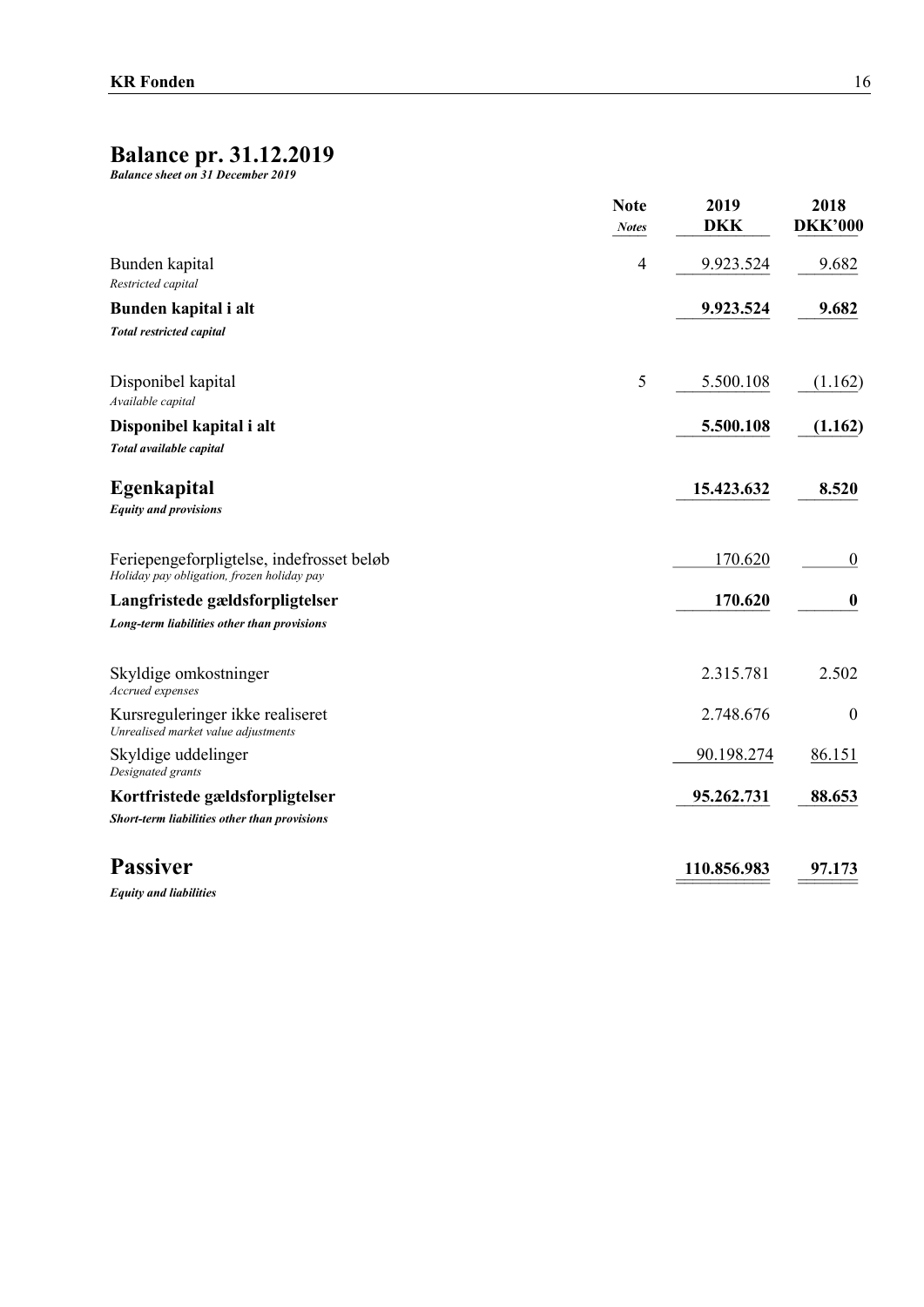# $\underset{\textit{Notes}}{\textbf{Noter}}$

|                                                                             | 2019<br><b>DKK</b> | 2018<br><b>DKK'000</b> |
|-----------------------------------------------------------------------------|--------------------|------------------------|
| 1. Skat<br>1. Foundation income tax                                         |                    |                        |
| Skat af årets indkomst                                                      | $\boldsymbol{0}$   | $\boldsymbol{0}$       |
| Tax on income for the year                                                  |                    |                        |
|                                                                             | $\boldsymbol{0}$   | $\bf{0}$               |
| 2. Bundne aktiver<br>2. Restricted assets                                   |                    |                        |
| Værdipapirer<br><b>Securities</b>                                           |                    |                        |
| Regnskabsmæssig værdi 1. januar<br>Carrying amount on 1 January             | 9.669.975          | 9.779                  |
| Tilgang i året<br>Additions for the year                                    | $\boldsymbol{0}$   | $\boldsymbol{0}$       |
| Afgang i året<br>Disposals for the year                                     | $\boldsymbol{0}$   | $\boldsymbol{0}$       |
| Realiseret kursgevinst/-tab ved salg<br>Realised capital gain/loss on sale  | $\boldsymbol{0}$   | $\boldsymbol{0}$       |
| Urealiserede kursreguleringer<br>Unrealised market value adjustments        | 241.367            | (109)                  |
| Regnskabsmæssig værdi 31. december<br><b>Carrying amount on 31 December</b> | 9.911.342          | 9.670                  |
| 3. Andre tilgodehavender<br>3. Other receivables                            |                    |                        |
| Donation fra VILLUM FONDEN<br>Donation from VILLUM FONDEN                   | 28.327.122         | $\boldsymbol{0}$       |
| Andre tilgodehavender<br>Other receivables                                  | 465.467            | 677                    |
| Saldo 31. december<br><b>Balance on 31 December</b>                         | 28.792.589         | 677                    |